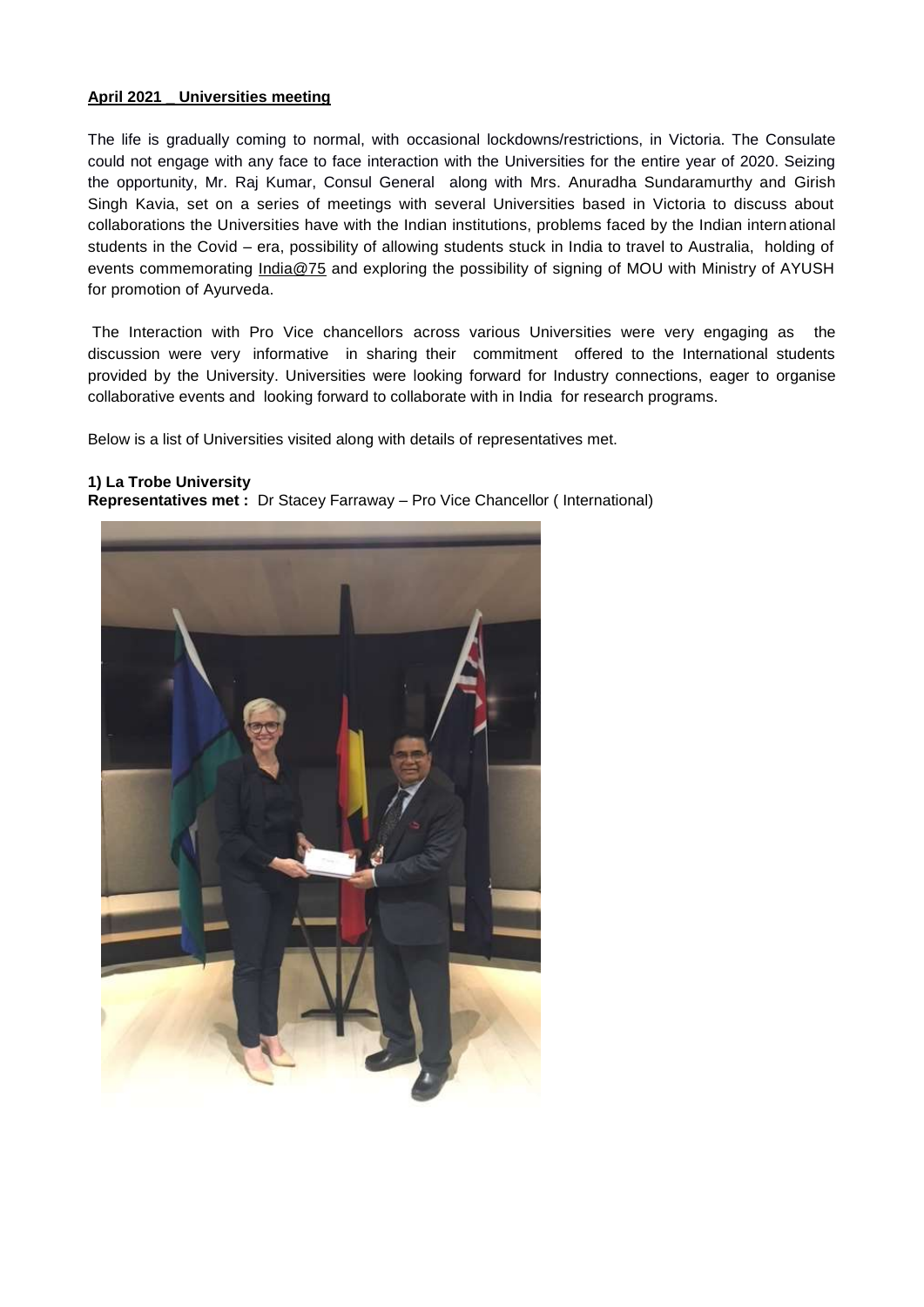# **2) Deakin University**

**Representatives met :** 

- Prof Gary Smith Deputy Vice-Chancellor (Global Engagement)
- John Molony Pro Vice-Chancellor (International)
- Prof Bas Baskaran Pro Vice Chancellor International Research Partnerships/ Associate Dean (International), Faculty of Science, Engineering and Built Environment



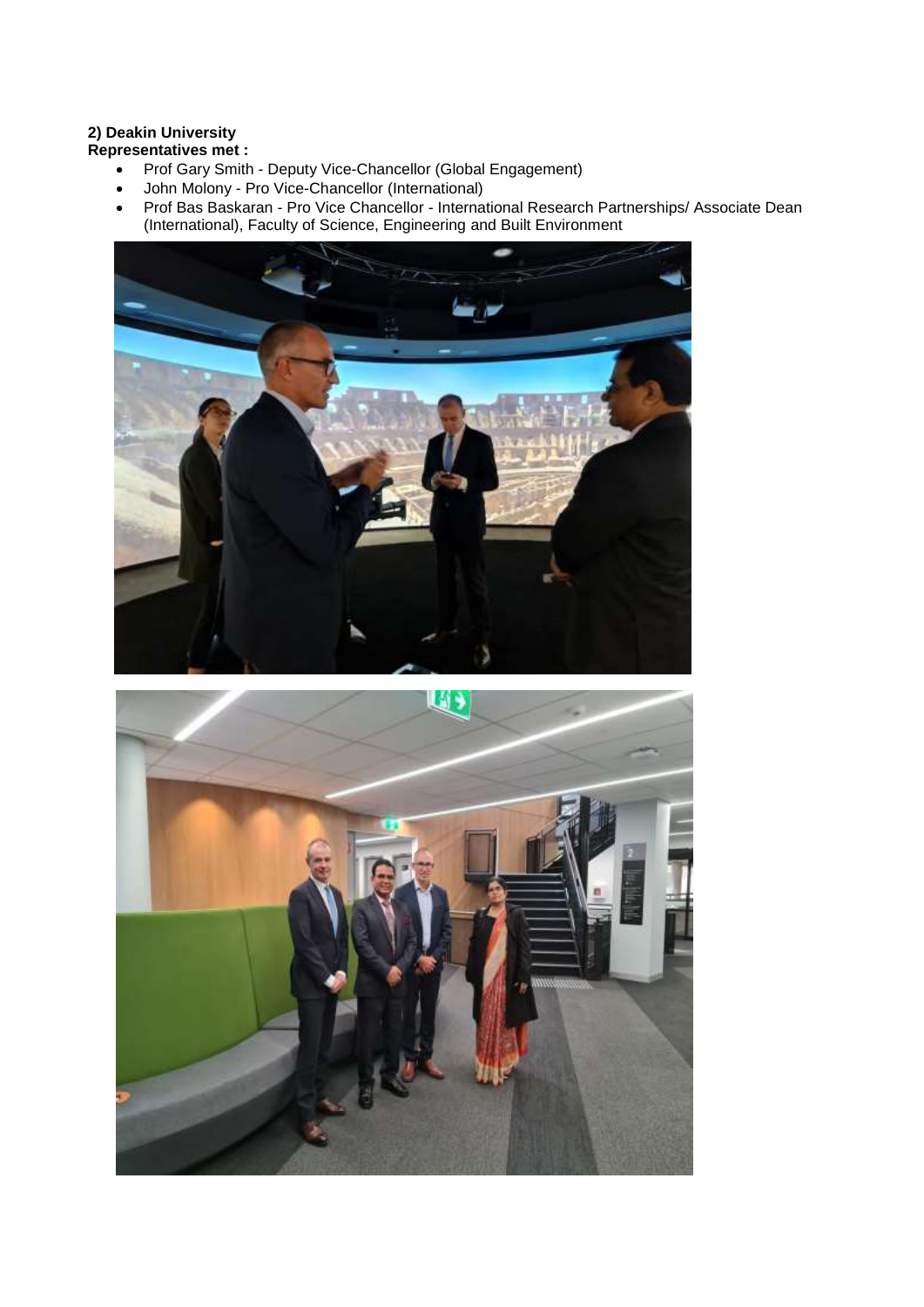# **3) Federation University**

Representatives met :

- Ms Carolyn Chong Deputy Vice-Chancellor, Global and Engagement
- Associate Professor Jason Giri Dean, International.



# **4) Australian Catholic University**

Representatives met :

Mr. Chris Riley – Pro Vice Chancellor, Global and Education Pathways.